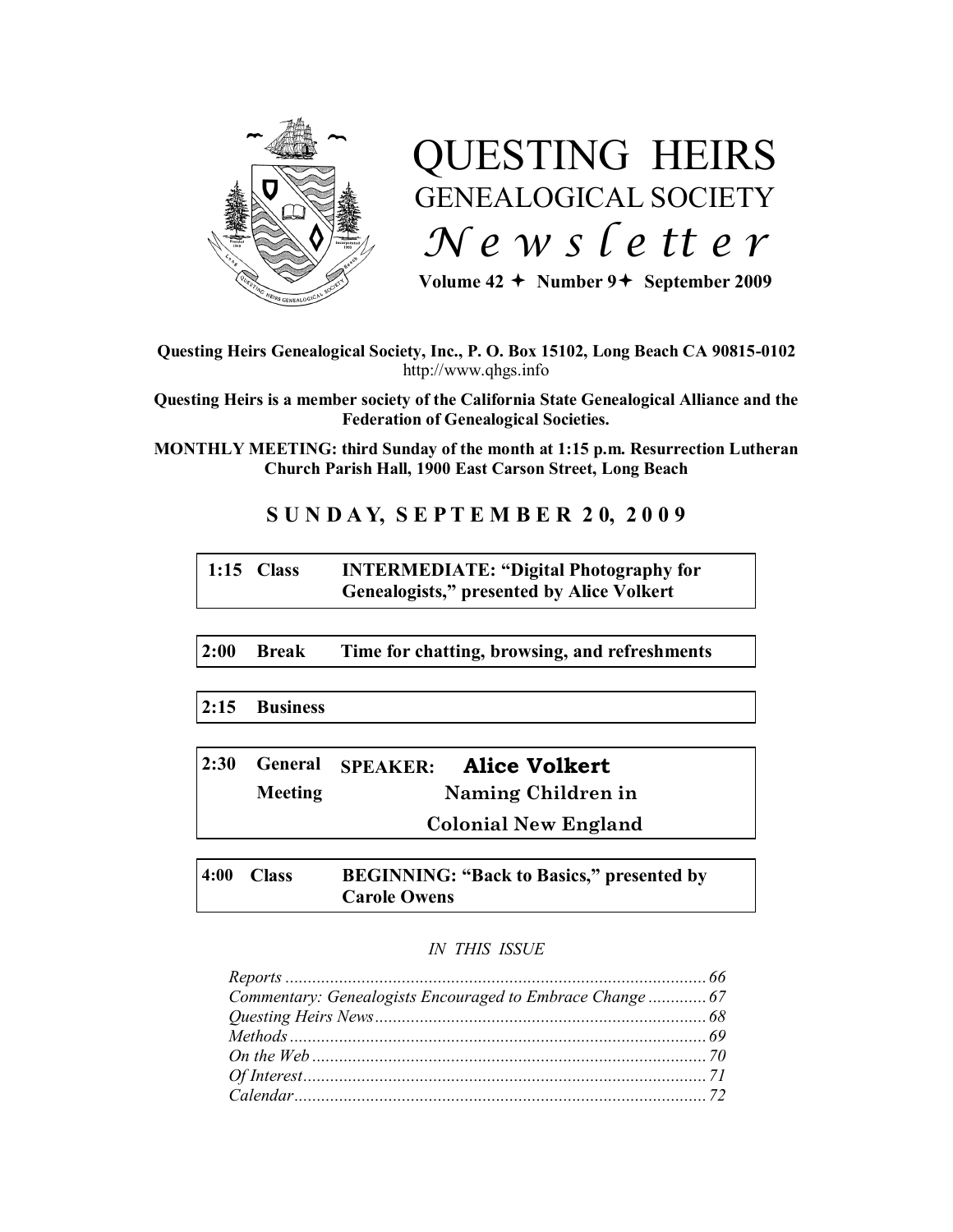#### **S E P T E M B E R M E E T I N G**

# **INTERMEDIATE CLASS Digital Photography for Genealogists**

The digital camera is one of the most valued genealogical research tools. It can help you effectively acquire records and preserve documents, save taking notes, cut reproduction costs greatly, achieve more with available time and provide more FUN! And, it does not require a bunch of expensive equipment! This program is a brief run-through of theory and a wide selection of applications.

## **PROGRAM:**

#### **Naming Children in Colonial New England**

Naming children in colonial New England was a lot more complicated than you would have thought! It had been thought that there was some "rule" about first son named for the father"s father and first daughter named for the mother' mother---or something like that. But the early colonists made their own rules! Frequently they named their first-born for themselves; sometimes they even made up names. You just have to hear this!

# **SPEAKER: ALICE COLBY VOLKERT**

Alice has been researching the descendants of Anthony and Susannah Colby of early Massachusetts for 20 years or more—in her spare time—and is researching in preparation for a book on their descendants. She has been taking clients for only a few years, but has been associated with the Regional Family History Library in Orange, California, for many years. She has spoken at the 2008 UGA Family History and Genealogy Conference and at many local genealogy societies. She is on the board of the Southern California Chapter of the Association for Professional Genealogists and hosts at the Orange County California Fair. Alice is also a principal of Sunburst Genealogy Charts.



# **R E F R E S H M E N T S Georgie (Peterson) LYONS (562) 432-4908**

Thanks to our August hosts:

Sandy BARRUS Terry HAMILTON Cheryl TARDIF Connie WILLIAMS Cheryl TARDIF

Our September hosts will be: Suzanne BOYLES Cynthia DAY-ELLIOTT Linda IVERS Jeanette JONES

# **MEMBERSHIP REPORT Terry HAMILTON (562) 596-9382**

AUGUST MEETING ATTENDANCE Members: 40 Guests: 4

#### NEW MEMBERS

| Roxanne FITZGERALD | Individual | 9/10 |
|--------------------|------------|------|
| Frances LIEBZEIT   | Individual | 9/10 |
| Barbara NICHOLSON  | Individual | 9/10 |
| Fred SPECKMEYER    | Individual | 9/10 |

#### RENEWALS

Please see page 68 for this month's renewals.

# **F I N A N C I A L R E P O R T David WERTS (562) 431-7790**

| July Income                                  | SS. | 3.40       |
|----------------------------------------------|-----|------------|
| (July meeting income credited in August.)    |     |            |
| <b>July Expenses</b>                         |     | \$230.18   |
| <b>Operating Balance</b>                     |     | \$7,108.97 |
| (Includes Priscilla Nielsen's \$5,000 gift.) |     |            |

*Copyright © 2009, Questing Heirs Genealogical Society, Inc.*

*Permission to reprint original items from this publication is granted, provided that the reprint is used for non-commercial, educational purposes, and that the following notice appears at the end of the article: Previously published in Questing Heirs Genealogical Society Newsletter, Vol. 42, No. 9, September 2009.*

*This newsletter is published monthly as a benefit for members of Questing Heirs; it is not meant to be sold. Those who are unable to attend our meetings but wish to subscribe to the newsletter may purchase a newsletter-only membership for \$12.00 a year. To join, please use the membership application on the outer cover of this newsletter.*

**P**

**O**

**R**

**T**

**S**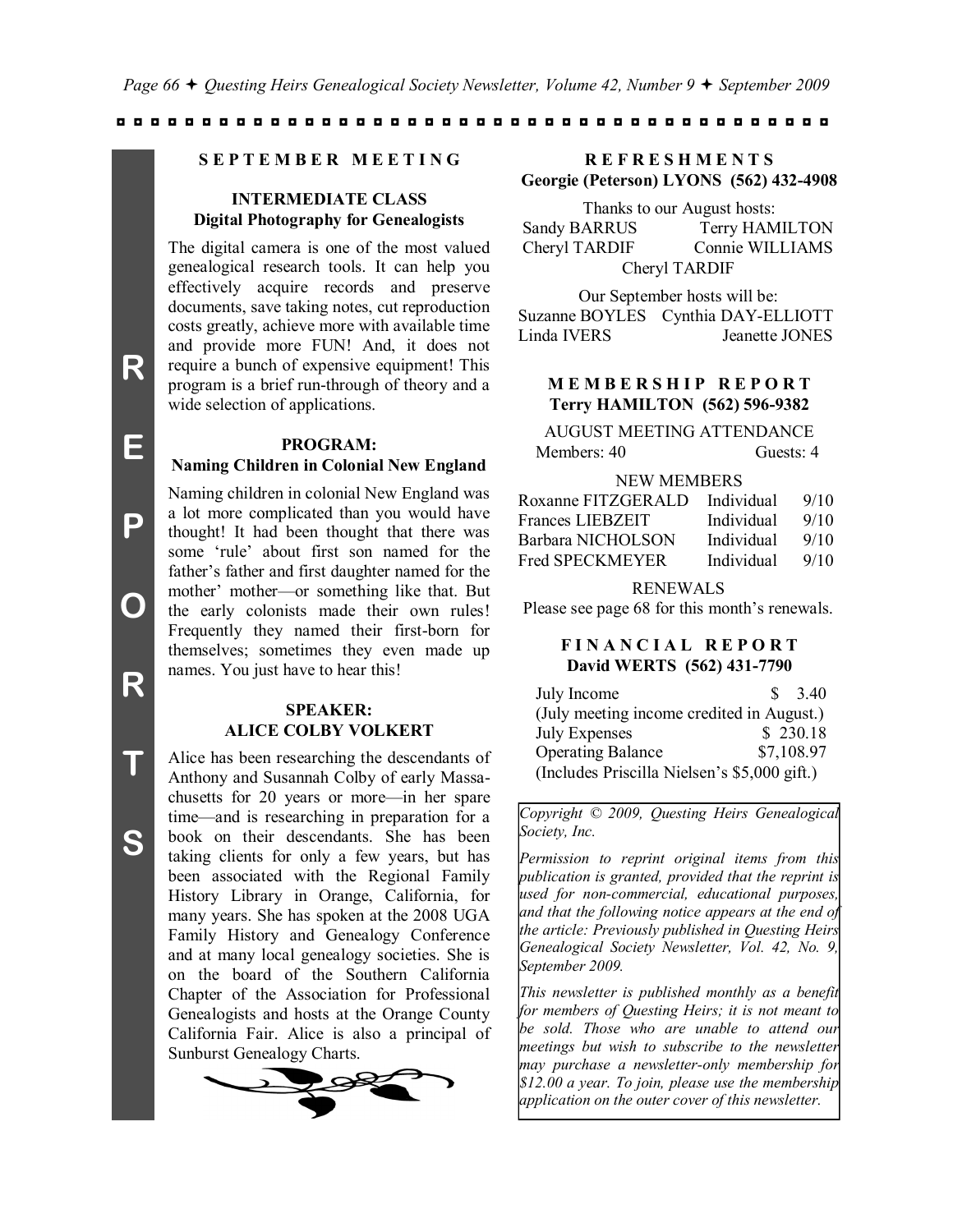# **GENEALOGISTS ENCOURAGED TO EMBRACE CHANGE by Michael De Groote**

David E. Rencher encouraged participants at BYU"s Conference on Family History and Genealogy to adopt new technology, such as FamilySearch"s new online applications. He knows it is a hard sell for some.

**C**

**O**

**N**

**T**

**A**

**R**

**Y**

"I clearly remember the day when we took the old paper copy of the card catalog out of the Family History Library," Rencher, Family Search"s Chief Genealogical Officer, said. "We nearly had a riot on our hands when we began taking those drawers away."

- **M** The same thing happened 10 years later when microfiche were replaced by computer indexes. "Change moves on," Rencher said.
- **M E** Change is to be expected, he explained, as products and services go through a natural life cycle. Several popular family history products and services are at the end of their usefulness as technology provides better solutions.

One of the most popular products being phased out is Personal Ancestral File (PAF), a free family history program that was introduced in 1997. FamilySearch is moving to an Internet-based system, usually referred to as the New FamilySearch. People will still be able to use PAF on their computer and export their data to the New FamilySearch. An additional software program will enable PAF users to import information from the New FamilySearch back to PAF.

Other commercial genealogy software programs will also be able to work with the new system. Rencher likes the idea of using an offline program with the new online system. "You can maintain a working copy of your (family history) file on your own hard drive. For many of us, that is a real comfort zone. That's where I'm at. I like to know that that data is right here on this baby," Rencher said pointing to his laptop computer.

Other products and services being phased out are census records on compact discs, the International Genealogical Index (IGI) and Pedigree Resource File and compact discs of the Family History Library Catalog. Family Search is eliminating its paper products in favor of instantly updatable online guides.

Microfilm technology is also nearing obsolescence as fewer manufacturers are producing the necessary film to make copies. "We don"t really have a choice," Rencher said. "We are not going to have microfilm to distribute to Family History Centers in the foreseeable future. It's going to come to an end, or it's going to become so pricey that we will not be able to afford it."

FamilySearch Indexing, online at indexing.familysearch.org, is rapidly replacing an old method of indexing called the Universal Data Entry (UDE) tool.

For members of The Church of Jesus Christ of Latter-day Saints, the New FamilySearch will replace the older TempleReady system for submitting names of ancestors for proxy ordinances in LDS Temples, such as baptism for the dead. The new system will help eliminate duplications and streamline the process.

But not everything is being updated.

FamilySearch couldn"t get permission from The Scottish Record Office to put Church of Scotland parish records onto the FamilySearch.org web site. Those records will be available for a fee on another web site. If you want to look at these records for free, you still have to go look at the old DOS-based computer version at family history centers and the Family History Library. "If you think you haven't seen a miracle recently," Rencher said, "look at how long the (LDS) church as made DOS work."

Even in the fast changing world of technology, some things just refuse to change.

*This article was published on 30 Jul 2009 at*  MormonTimes.com, *which is produced by the*  Deseret News *in Salt Lake City, Utah. Copyright © 2009 Deseret News Publishing Company.*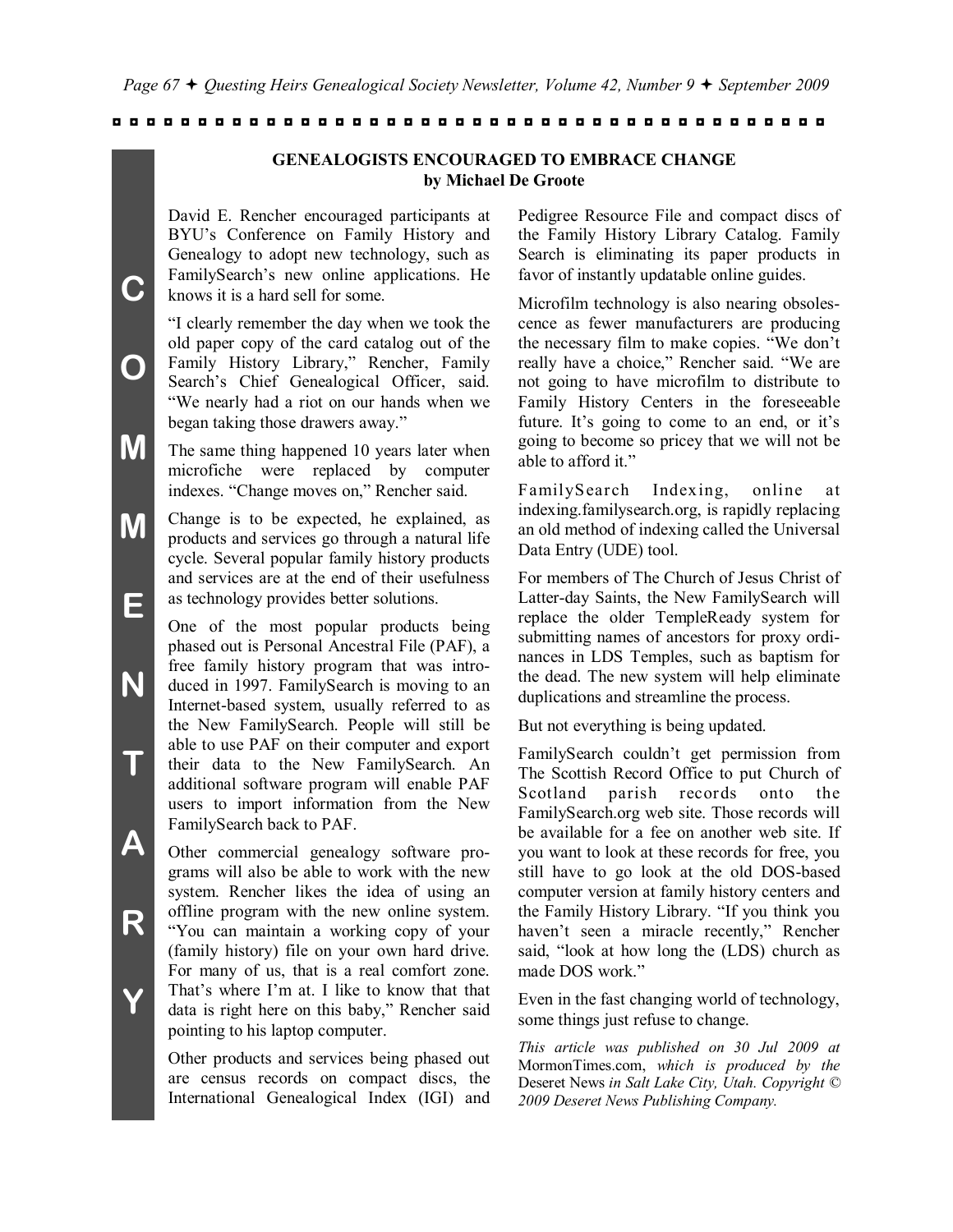#### **PRESIDENT'S MESSAGE**

Wow! What a wonderful group you all are!!! As asked, people pitched in to help close up the kitchen after our last meeting. That was really appreciated. We had such a nice meeting that I forgot a couple of things. I was supposed to ask Georgie Lyons if enough people signed up for September refreshments. They did. Then I was supposed to ask Terry Hamilton, our Membership Chairman, to introduce guests and new members. We did have guests and new members, but you will just have to wait until September to be introduced to them. Sorry! I guess I parked my brain Sunday morning, Saturday morning, Friday morning, etc., etc.

We need some other help and hope you will consider lending a hand. Tina Yanis is now our Historian, but we need another person to help collect our mementos so we don"t lose anything.

We also have two open positions that need to be filled. We are looking for a Library Liaison. Now that Glenda Williams has been appointed as Library Director, we can contact the Long Beach Public Library and work with them on building up our collection. The other position is that of Parliamentarian.

Carole Owens has agreed to cover Mike Powers" Beginning Class in September since he will be away on a cruise. It will be a basic "how-to-start" class for those of you who may have missed it before.

We are working on a new membership directory; so, please let us know if you have changed your e-mail address or phone number. When we had to cancel the May meeting, we found that some information in our current roster was not up to date.

You all are a wonderful group of warm, friendly people, and I look forward to being with your every month!



#### **TIME TO RENEW**

September is membership renewal month for Questing Heirs members. You can pay your annual dues at our September meeting, or you can complete the form on the back of this newsletter and mail it with your check to the Society"s Post Office Box. Membership levels are also listed on the back of the newsletter. If you have any questions, please contact the Membership Chair, Terry Hamilton, at (562) 596-9382. Thanks for your continued support.

## **THIS MONTH'S RENEWALS**

| <b>Loran BURES</b>   | Family       | 9/10 |
|----------------------|--------------|------|
| <b>Tricia BURES</b>  | Family       | 9/10 |
| Frena DOMINGUEZ      | Individual   | 9/10 |
| Elaine FLEMING       | Individual   | 9/11 |
| Patrick HORAN        | Individual   | 9/10 |
| Douglas JORDAN       | Individual   | 9/10 |
| Georgie LYONS        | Individual   | 9/10 |
| Harriet M. MILLER    | Newsletter   | 9/10 |
| Penny NUGENT         | Contributing | 9/10 |
| Lynn A. SHARP        | Contributing | 9/10 |
| <b>Frances SMITH</b> | Individual   | 9/10 |
| Mary Ellen SMITH     | Individual   | 9/10 |
|                      |              |      |

NOTE: Submissions for the October 2009 Newsletter are due by September 27, 2009.

# $\infty$

#### **NATIONAL GRANDPARENTS DAY SEPTEMBER 13, 2009**

The impetus for National Grandparents Day originated with Marian McQuade, a housewife in Fayette County, West Virginia. Her primary motivation was to champion the cause of lonely elderly in nursing homes. She also hoped to persuade grandchildren to tap the wisdom and heritage their grandparents could provide. President Jimmy Carter, in 1978, proclaimed this day would be celebrated every year on the first Sunday after Labor Day.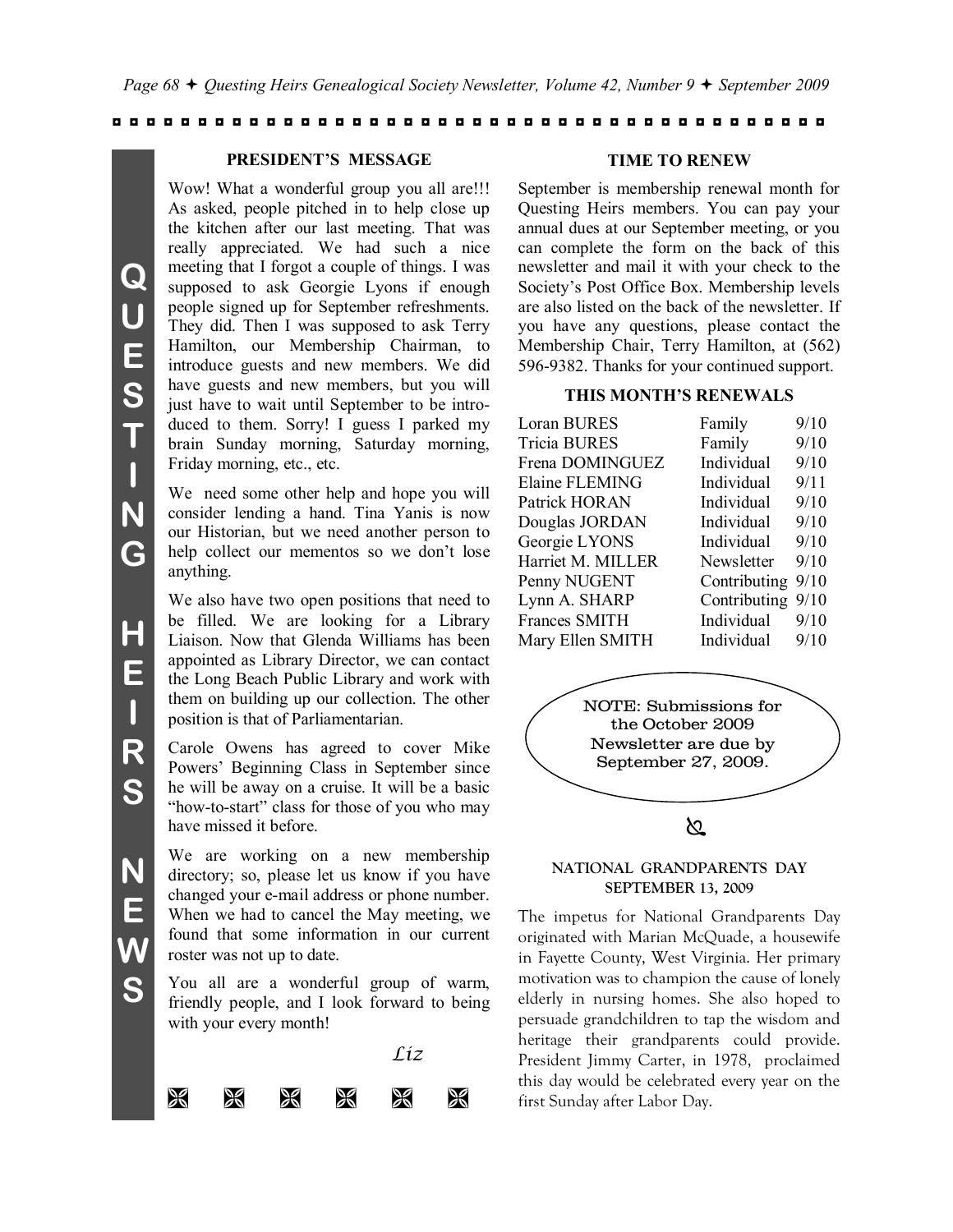## **FOUR-STEP ORGANIZATION by Juliana Smith**

One of the more challenging aspects of family history is keeping everything organized. Records, computer prints from online collections, and notes can quickly add up and turn into piles that threaten to take over your workspace. Nothing will bring your research to a screeching halt like not being able to locate that one piece of information you need. Let's take a look at a few steps we can take that will lead to more productive research.

1. Devise a filing scheme.

**M**

**E**

**T**

**H**

**O**

**D**

**S**

Whether you use file folders or binders, the most important step you can take is to have a consistent filing scheme. You may choose to keep the files for each person separate, filed alphabetically. Color-coded folders or paper can help make certain branches easy to pick out.

Perhaps your system is more family-oriented, with each family in a separate binder. When an ancestor moves out of their parents' home. they get their own binder. Siblings and other collateral relatives get their own divided section at the back of the family's binder. Arranging records chronologically within each section allows you to see events unfold as you page through the records.

Choose a system that will be easy for you to keep up. With folders or binders that are easily accessible, you"ll be more likely to stay organized as you go along.

#### 2. Start sorting.

If you"ve got a huge stack of papers waiting to be filed, don"t try to put everything in its place all at once. You can make your project more manageable by doing a quick pre-sort. Sort all of the papers by surname first, and then once they"re all separated, you can pick one pile and start incorporating them into your file system. You"ll only need to work with a small set of folders or binders, and staying focused on one family allows you to do a little reviewing as you go along. Keep your to-do list handy because you"re sure to run across some new leads.

3. Update your electronic files.

Once we find a record, we"ll do that little happy dance, and then put it in its proper place. But don"t overlook your electronic files. Make sure you update your electronic files at the same time that you file the physical pages. Keeping your online tree current allows you to check details quickly without having to pull out your files. Online trees have the added benefit of being an offsite back-up of your family history in case of disaster.

4. Find a home for the "maybes."

As you research, you"re going to stumble across other people in the areas in which your ancestors lived who may be related. Of course you don"t want to discard these "maybes," but saving them means extra papers lying around. Find a home for them until you can prove or disprove a relationship. Start a "Maybe" or "Misc." section at the back of a binder. Or perhaps give them a binder of their own, with dividers that separate each surname. Giving them their own place will make it easier to lay your hands on their records when you run across that detail that finally connects them to your tree.

#### Time for Fun

Now that you've organized your files, it's time for some fun. You probably have a list of items you want to investigate, and if not, just give your newly organized files a quick review. New content continues to be added to online collections, so what are you waiting for? It's time to dig in and start searching for those ancestors.

*This article appeared in the* Ancestry Weekly Discovery *of 29 Jun 2009. Copyright © 2009 by The Generations Network, Inc.*

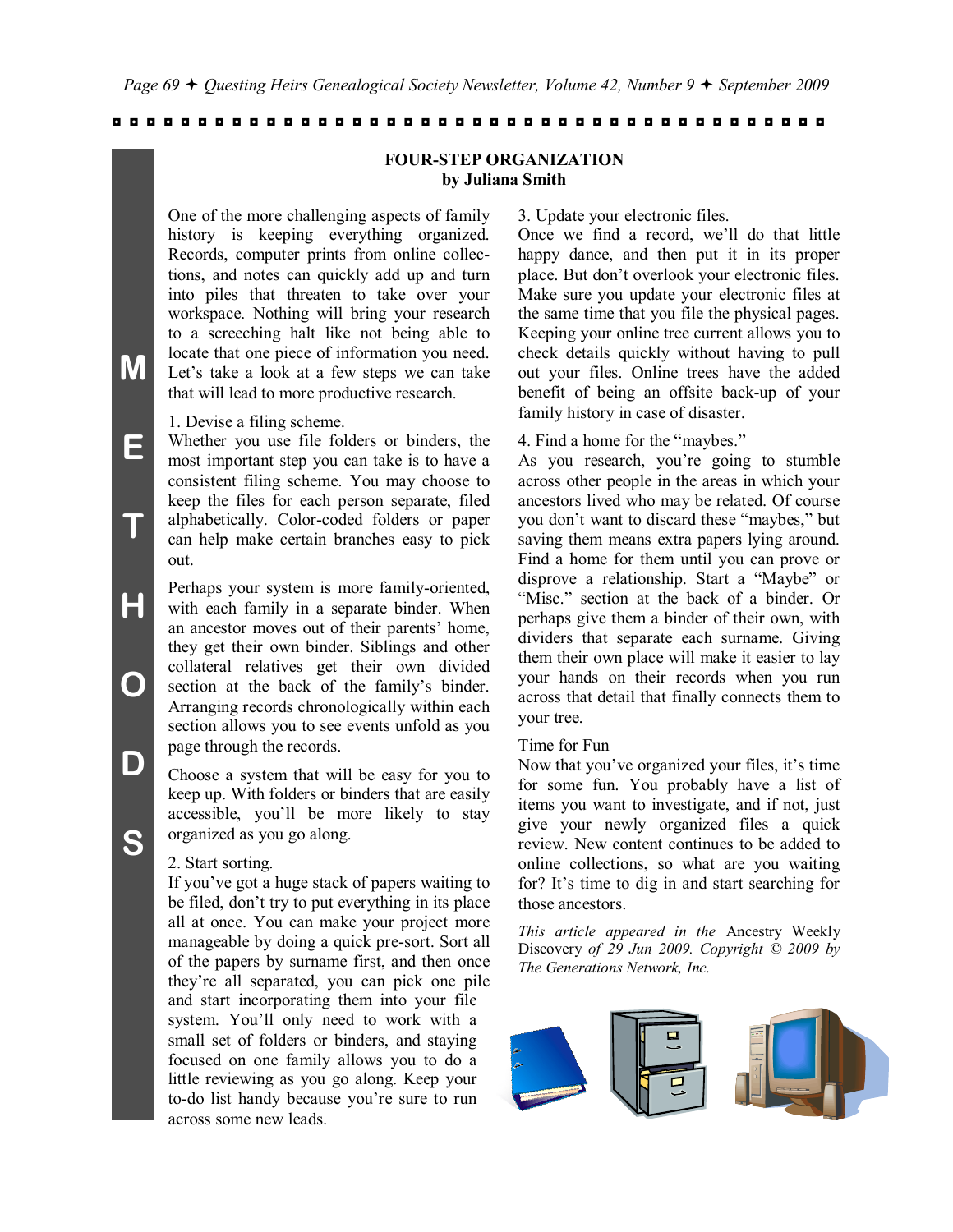## **DO YOU WIKI? by Carolyn L. Barkley**

Drew Smith"s *Social Networking for Genealogists* (Genealogical Publishing Co., 2009) defines a wiki as "a website that provides an easy way for multiple individuals to create and edit the pages of the site without having to know any specialized formatting language." We all may have consulted an entry in *Wikipedia*, the "free encyclopedia that anyone can edit," but we may not have thought about how wikis might impact our genealogical research.

**O**

**N**

**T**

**H**

**E**

**W**

**E**

**B**

Wikis have different formats. *The Encyclopedia of Genealogy*, a wiki founded by Dick Eastman, provides "a free-content encyclopedia created by its readers, people like you." As such it is similar to *Wikipedia*. Need to define "Bright's disease," or understand what "chancery" means? Consult eogen.com. If you need a quick definition of a word or phrase and do not have a genealogical or other type of dictionary at hand, this site will be helpful.

I was, however, more excited by the type of wiki found in sites such as WeRelate.org. If there is one genealogical wiki to explore, WeRelate is it. Proclaiming itself to be the world"s largest genealogy wiki, it is sponsored free of charge by the Foundation for On-Line Genealogy in partnership with the Allen County Public Library and sustained by taxdeductible donations. It provides access to over 2,000,000 person and family pages, and in 2008 *Family Tree Magazine* included it in its list of 101 best web sites. Be sure to view the "helicopter tour" to gain an overview of the site"s possibilities; additional tutorials cover specific processes used to create and edit wiki content. Registration is free and uncomplicated and is necessary to add or edit content. The strength of this site is the ability to provide the exact same information to any individual interested in a specific person or family. Everyone is, literally, "on the same page." I found a page for a person in a collateral family in my husband"s Barkley line, and as I have documented information not currently included on the page, I can now add my information. By choosing to become s "watcher" of this page, I will be notified when information is added or edited. Notification is provided within the site so that personal email addresses do not have to be provided or kept up-to-date...Pages can include photographs; scanned documents; birth, marriage and death information; and stories about individuals, with the opportunity to provide source citations for each...Data may be viewed on sixgeneration pedigree charts, a map of life events, or a timeline. Research guides are available...

One of the newest wikis is the FamilySearch wiki, a "free online encyclopedia of genealogy information." As with other wikis, content can be added and edited by registered users. Other content includes "how-to guides, expert tips, archive information, church information, maps, gazetteer, news and events," as well as "links to helpful databases and websites, and discussion forums"...More information about volunteering for specific projects is available at the Community Portal at wiki.familysearch. org. Be sure to view the video tutorials and demos. Still other wikis have been created by individuals who share information about their specific family or research. Additional wikis may be located through Cyndi"s List…

Wikis offer a significant opportunity to share our genealogical information with others, while gaining from their knowledge. I recommend beginning with a review of the wiki chapter in Drew Smith"s *Social Networking for Genealogists.* In addition, you will want to decide if a personal wiki meets your needs, or if participation in a large project such as WeRelate will be more useful. Either way, wikis will play a significant role in our genealogical research.

*This entry was posted on 11 Jun 2009 in the "Genealogical Tips" category at http://www. genealogyandfamilyhistory.com/?p=101. It may be viewed in full there.*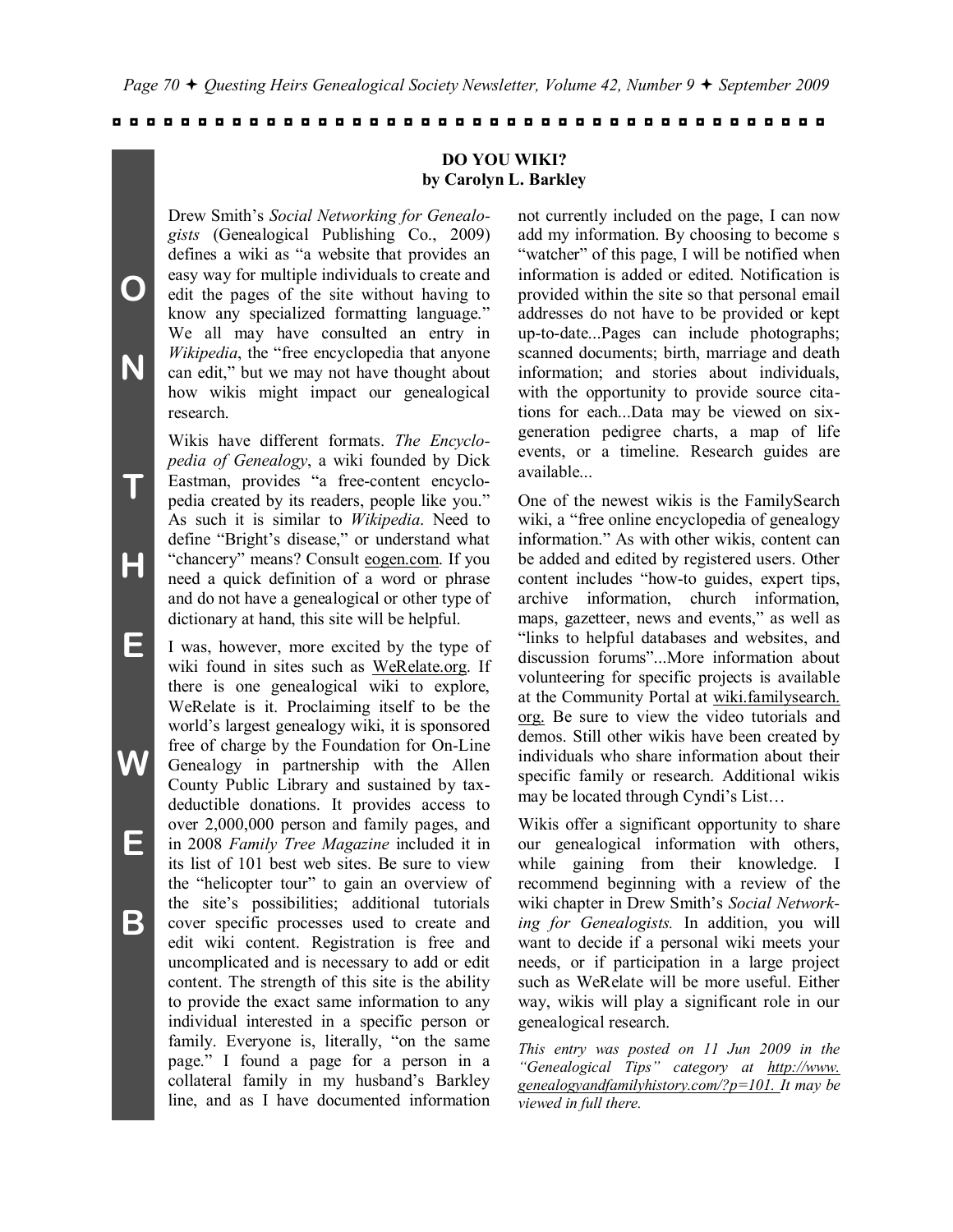# **CRISIS FACING THE LIBRARY OF MICHIGAN** by Shirley Gage Hodges

I would like to share with you the crisis that is facing the Library of Michigan and the genealogical community.

When Michigan"s Governor Granholm released her executive order on July 13th, the family history research community was in shock! It has taken years and many donation dollars to build the Library of Michigan collection into one of the ten largest collections in the United States…

As a genealogist I cannot express what the loss of this collection would do to generations of Michigan residents throughout the years. Once a collection like ours is lost, it is gone forever. As a citizen of Michigan I see the loss of the State Library as something that our State has had that brought us great respect in other states and communities. When we are at national conventions, Michigan is held up as a positive example of a state that is doing everything possible to preserve the records and heritage of its people. Since Michigan was one of the great melting pots of our nation, people all over our country are aware of our great facilities and many have traveled great distances to come and use them and to bring tourist dollars into our area. Many of them have become supporters and donors.

I personally don"t believe that they have taken into consideration what closing the library will do to the economy of the Greater Lansing area. Our library draws hundreds of people each year who come to do research. They stay in our hotels, use the restaurants and greatly help the local economy.

Governor Granholm dissolved HAL (Dept. of History Arts & Libraries). If her order #36- 2009 is not stopped, the 180+ years of collecting Michigan History materials will be lost.

Please write to the governor. Ask your friends to write. Share this news item and information about the governor's executive order #36-2009. Our legislators have only 60 days to veto her order...or it takes effect automatically.

Governor Jennifer M. Granholm P. O. Box 30013 Lansing, Michigan 48909 PHONE: (517) 373-3400 FAX: (517) 335-6863

...Check out the Michigan Genealogical Council"s website every day or two...You will also find addresses for Michigan Representatives and our State Senator. If you live out of state and have traveled to Michigan to use this collection, be sure and let them know that. For non-Michigan residents, write Senator Jason Allen.

Please get on board. If we can lose this wonderful facility, it can happen in your location also.

*Shirley Hodges is an experienced and popular genealogical educator and lecturer. She is also a columnist for Canada's* The Global Gazette *(global genealogy.com), in which this article appeared on 22 Jul 2009.*

# **CALIFORNIA GENEALOGY AND HISTORY ARCHIVES**

http://calarchives4u.com

This website was developed by Peggy Hooper and Michael Harris in 2008. They are collecting and putting online all types of California records—including Bible, Cemetery, Civil War, Directories, Marriages, Taxes, Wills, etc.

"We are a FREE site storing thousands of records and photos for YOU the researcher. We will continue to add records, but we need YOUR HELP to grow in this cooperative project and welcome any and ALL VOLUNTEERS to join us in adding data. We encourage you to share whatever you feel is appropriate  $\sim$  something that has already been transcribed, and/or to help with any of the sites current projects. Your help is an essential part in the growth of this site and will be greatly welcomed and appreciated!

"All materials submitted must be records in the public domain, or research you have compiled on your own. All persons donating to this site retain the rights to their own work."